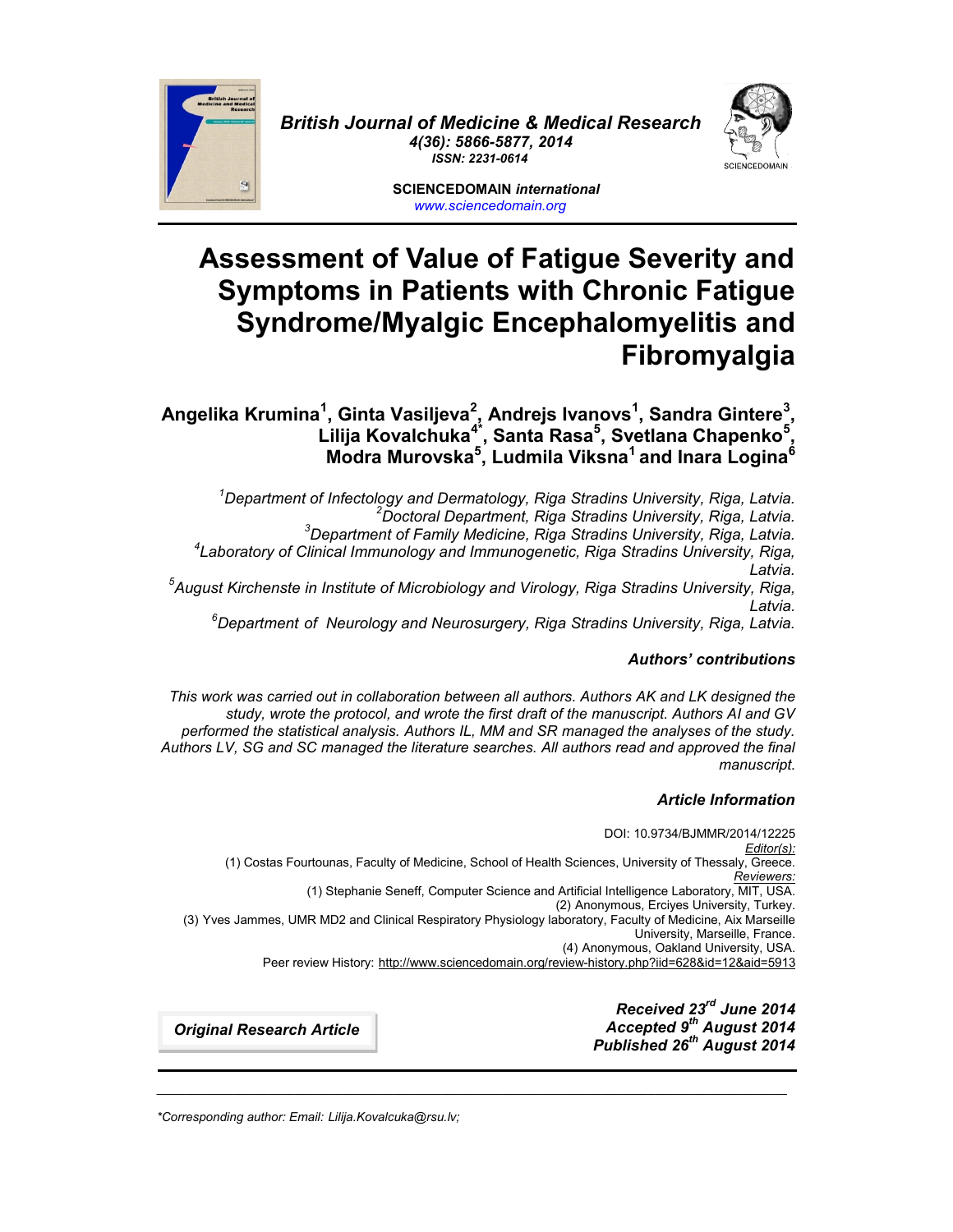# **ABSTRACT**

**Background and Objective:** Chronic fatigue syndrome/myalgic encephalomyelitis (CFS/ME) remains a challenge for health care professionals because of its complex pathogenesis. Scales and questionnaires have been developed in order to assess the severity of syndrome. Fibromyalgia share similar clinical features with CFS/ME however have its own diagnostic criteria. Our study was performed to analyze impact of value of fatigue severity in patients with CFS/ME and fibromyalgia (FM).

**Materials and Methods:** One hundred and three CFS/ME patients and 21 fibromyalgia patients were included in study. CFS/ME patients were diagnosed using the diagnostic criteria of Fukuda et al. 1994. The diagnosis of fibromyalgia was established using the American College of Rheumatology (ACR) 1990 diagnostic criteria. Fatigue Severity scale (FSS) and Fibro Fatigue scale (FFS) were used to assess the severity of fatigue. Factor analysis was performed in order to detect most common combinations of clinical signs in patients with CFS/ME. The data were calculated using SPSS version 16.0.

**Results:** The most common clinical feature other than fatigue was un-refreshing sleep established in 71(68.9%) patients. The mean score of FSS within CFS/ME patients was 6.65±0.256. The highest mean scores–6.94±0.243 were observed within statements – "Exercise brings on my fatigue", "Fatigue is among my three most disabling symptoms". The total score of FSS within CFS/ME patients was 59.94±2.045 and 53.62±8.880 in FM patients, (p=0.008). Fatigue was the most severe indicator according to FFS in CFS/ME patients with means score 5.76±0.664.

**Conclusion:** Most part of the CFS/ME patients suffered from un-refreshing sleep. CFS/ME patients had higher rates according to FSS than FM patients, which shows that fatigue in patients with CFS/ME is more intense, affecting their daily activities.

*Keywords: Chronic fatigue syndrome; fibromyalgia; symptoms; severity.*

# **1. BACKGROUND**

Fatigue as entity is an overwhelming persisting sense of physical and mental tiredness, lack of energy, exhaustion, apathy and rapid inanition having an impact on daily activities and work [1,2].

Fatigue, including chronic fatigue, is one of the most common disabling conditions in different patients' populations accompanying as non-specific signs and symptoms in various somatic and neurological diseases as well as in disorders of psychosomatic and psychogenic origin. It is noticed in 6% to 45% of complaints in primary care [3]. Chronic fatigue syndrome (CFS) is the separate disorder characterized by persistent or relapsing fatigue and classified as neurological illness G93.3 in the International Classification of Diseases ICD-10 [4-6]. According to International Consensus this is a complex, acquired multi-factorial and multi-systemic disease defined as chronic fatigue syndrome/myalgic encephalitis (CFS/ME) or myalgic encephalomyelitis [6-8]. CFS/ME is a relatively common disease-evidence suggests a population prevalence of at least 0.4–0.5% [9]. Its clinical diagnosis is based on widely used US Center's for Disease Control and Prevention (CDC) case definition criteria which include unexplained by other causes fatigue of new onset and lasting for at least six months or longer and at least four out of eight additional symptoms: post-exertional malaise, impaired memory or concentration, un-refreshing sleep, muscle pain, multi-joint pain without redness or swelling, tender cervical or axillary lymph nodes,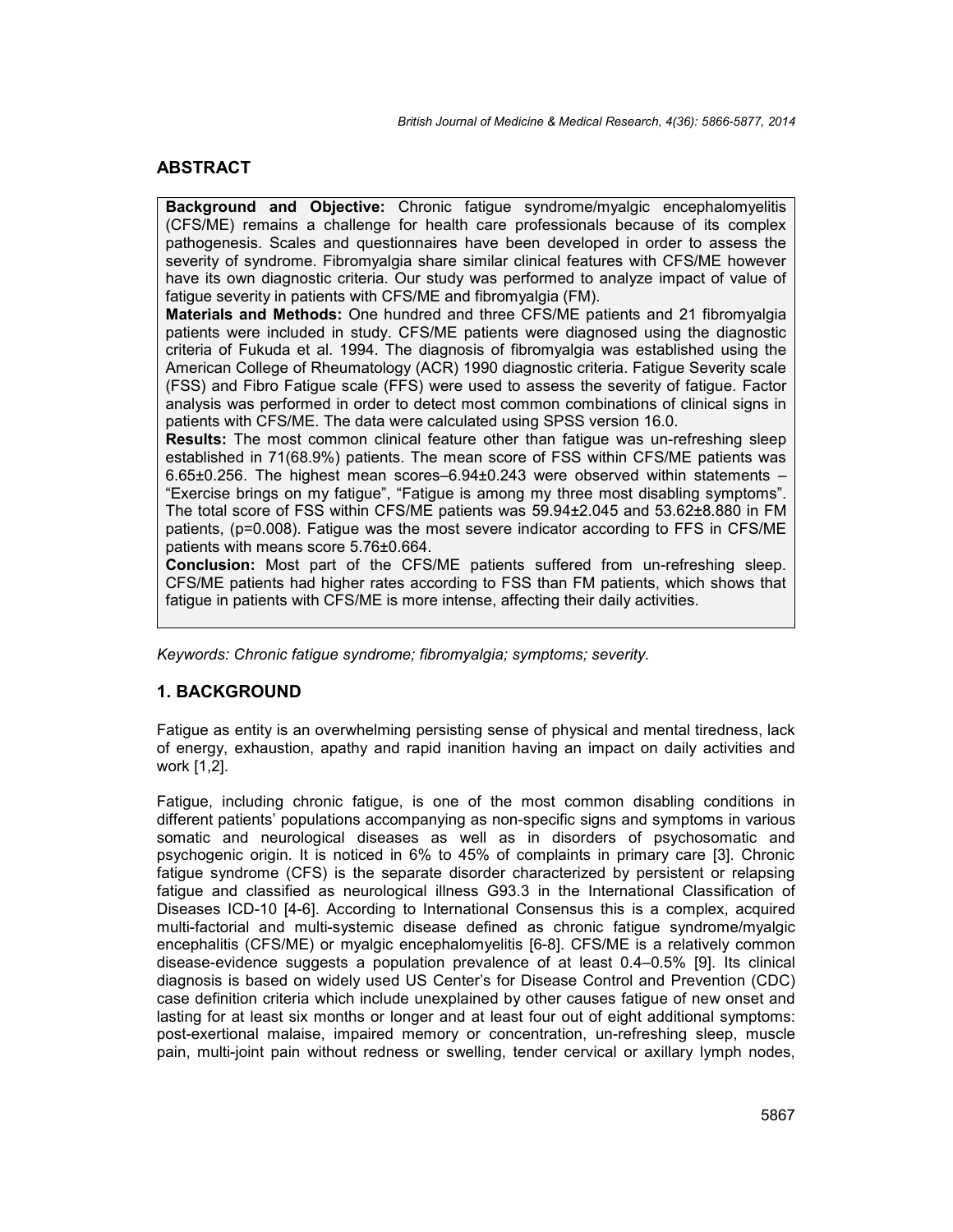sore throat, headache [10]. Diagnosis of CFS/ME has been confirmed by elimination of any other medical conditions that can cause similar symptoms and signs and by consideration of alternative diagnoses such as neurological focal damage, connective tissue disease, inflammatory arthritis, cardio respiratory disease, sleep apnoea, any tumors [7], anemia, hypothyroidism [11], hepatobiliary or renal problems [12].

Fibromyalgia patients usually complain about widespread pain and tenderness as main symptoms, but fatigue, sleep disorders, headaches, memory or concentration problems, mood disturbances, and stiffness are also common. The condition is more common in females [13]. The 1990 diagnostic criteria of ACR consist of: pain at least for 3 months, widespread pain in all 4 quadrants of the body including the axial skeleton, pain must be bilateral, above and below the waist, involving the trunk and extremities, 11 out of 18 positive tender points on physical examination [14].

Several scales have been implemented in order to assess the severity of fatigue and to differentiate CFS/ME patients from healthy controls. Fatigue Severity Scale (FSS) which was originally developed for multiple sclerosis and systemic *lupus erythematosus* patients [15] is well known and now widely used in a variety of medical and neurological disorders [16-18]. There are 9 indicators in this scale, self–report questionnaire measures how fatigue affects motivation, exercise, physical functioning, carrying duties, interfering with work, family and social life scoring each indicator on 7-point Likert scale. Another rating scale-the Fibro Fatigue scale (FFS) was constructed for measuring severity and treatment outcome in both groups of patients–with fibromyalgia and chronic fatigue syndrome. FFS is an observer's rating scale with 12 indicators measuring aches, muscular tension, fatigue, concentration difficulties, failing memory, irritability, sadness, sleep disturbances, autonomic disturbances, irritable bowel, headache, subjective feeling of infection [19].

The objective of this study was to analyze of CFS/ME case definition criteria symptoms and to determine the value of FSS and FFS measures for evaluation of severity of fatigue in CSF/ME and FM patients.

# **2. MATERIALS AND METHODS**

# **2.1 The Study Population**

The study population between 2010 and 2012, we enrolled 124 consecutive patients into a prospective observational study. CFS/ME patients were diagnosed using the diagnostic criteria of Fukuda et al. 1994. One hundred and three CFS/ME patients and 21 fibromyalgia patients were included in study. The Riga Stradinš University Ethics Committee approval was obtained.

Criteria for CFS/ME patients to be included in the study were the following:

- 1. Fatigue lasting at least for six months;
- 2. Additional criteria of Fukuda et al. [6], at least 4 out of 8:
	- post-exertional malaise-marked, rapid physical and/or cognitive fatigability in response to physical exertion with prolonged recovery period taking 24 hours or longer,
	- impaired memory and concentration,
	- un-refreshing sleep,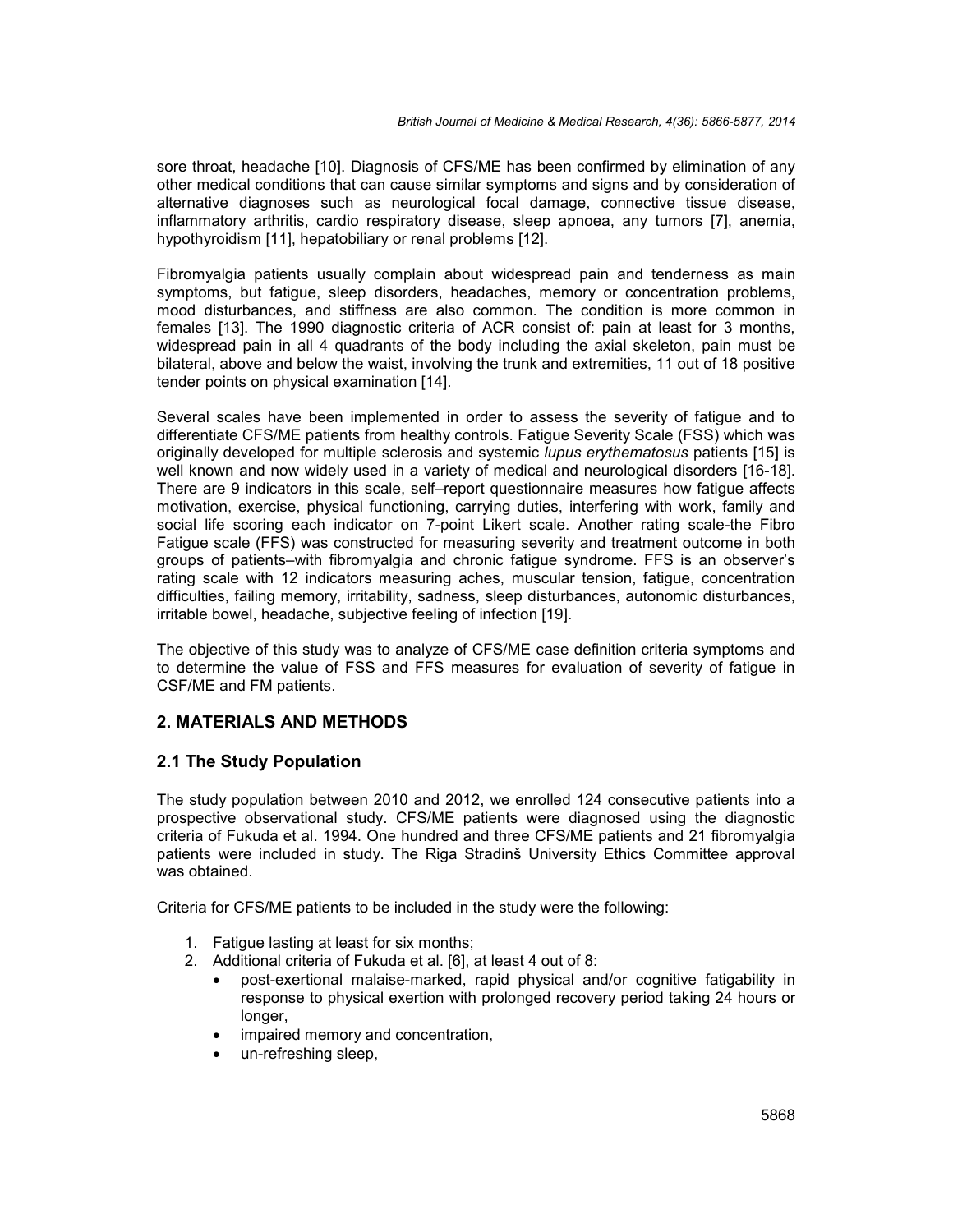*British Journal of Medicine & Medical Research, 4(36): 5866-5877, 2014*

- muscle pain,
- multi-joint pain,
- tender lymph nodes,
- sore throat,
- headache.
- 3. Each patient's consent to be enrolled in the study.
- 4. Patients' consent of HHV-6 and HHV-7 analysis in blood samples.

Exclusion criteria:

- 1. Anemia (Fe, B12 deficiency)
- 2. Cancer in the past, radiation therapy, chemotherapy
- 3. Radiation exposure
- 4. Pregnancy and postpartum period within 1<sup>st</sup> year
- 5. Endocrine disorders, including, diabetes mellitus, thyroid and adrenal diseases.
- 6. Orthostatic hypotension
- 7. Cardiac disorders(congestive heart failure, endocarditis, arrhythmias)
- 8. Renal disorders (uremia, electrolyte disturbance)
- 9. Hepatic disorders (hepatitis, cirrhosis)
- 10. Connective tissue diseases
- 11. Myopathy, myositis, peripheral neuropathies
- 12. CNS diseases with motor, sensory, cognitive and mental impairment (stroke, multiple sclerosis, traumatic brain injury, motoneuron diseases etc)
- 13. Infectious diseases (Lyme disease, EBV, CMV, HIV)
- 14. Trauma
- 15. Toxic substance influence (including alcohol, drugs)
- 16. Psychoorganic diseases (depression, affective and neurotic conditions)

The following were inclusion criteria of patients with fibromyalgia:

- 1. Patients who met the 1990 diagnostic criteria of ACR [14]:
	- Pain for at least 3 months,
	- widespread pain in all 4 quadrants of the body including the axial skeleton, pain must be bilateral, above and below the waist, involving both the trunk and extremities,
	- 11 out of 18 positive tender points on physical examination.
- 2. Each patient's consent to be enrolled in the study.

Exclusion criteria–as mentioned before.

One hundred and three patients who had met inclusion criteria, 35 (34%) males and 68 (66%) females, with clinically diagnosed chronic fatigue syndrome/myalgic encephalomyelitis and 21 patients (all women) with clinically diagnosed fibromyalgia were included in this study. The mean age of the patients with CFS/ME was 37 years (range from 22 to 65), with FM–51 years (range from 26 to 62). Clinical diagnosis of CFS/ME was established by using the diagnostic criteria of Fukuda et al. [6]. 30 (29.1%) out of all patients had fatigue for 6 months, 62 patients (60.1%) -7 to12 months, 11 patients (10.8%) for >12 months.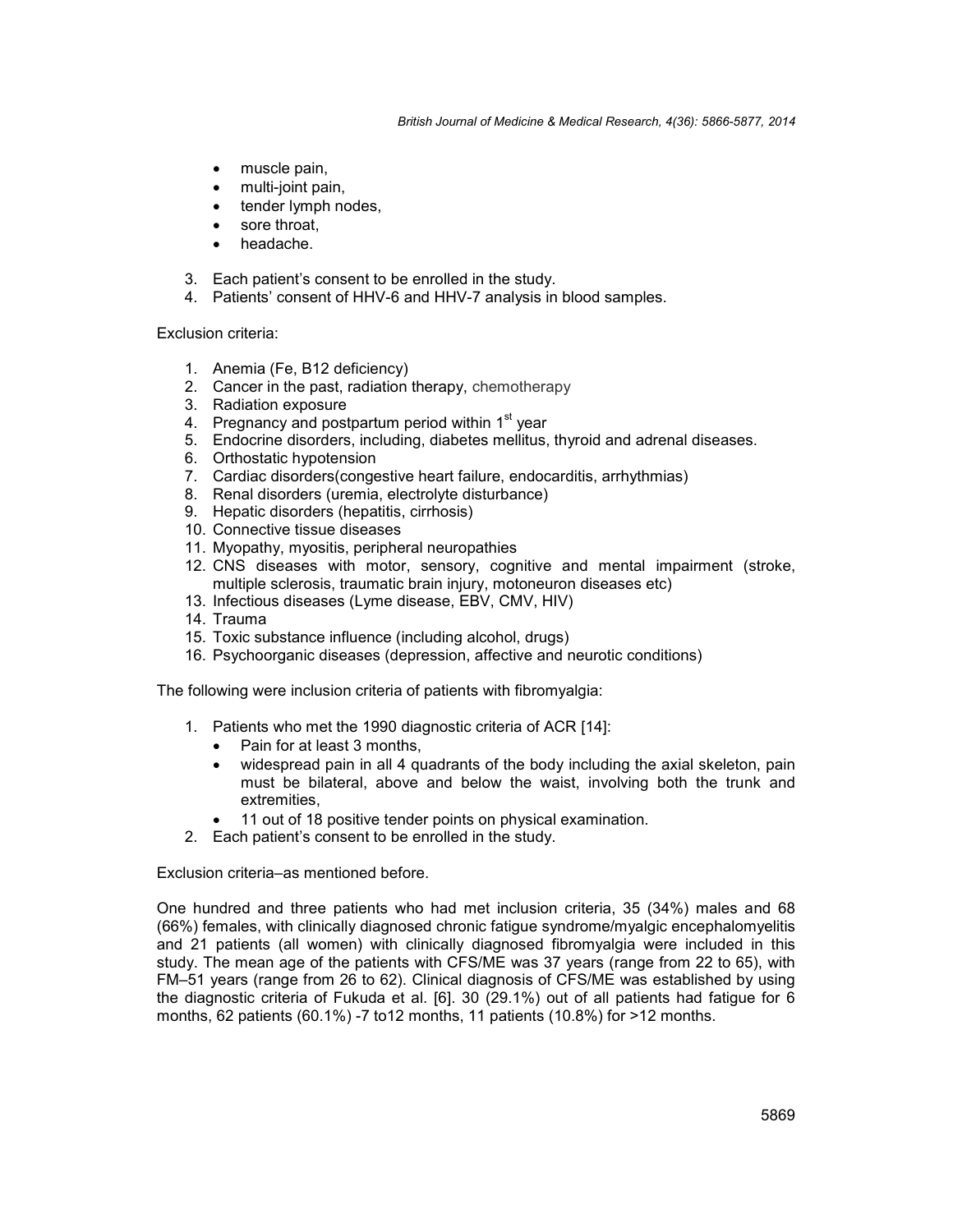Patients with fibromyalgia were diagnosed using the 1990 ACR diagnostic criteria [14] excluding musculoskeletal disorders and other causes mentioned before.

# **2.2 Evaluation of Symptoms in the CFS/ME Patients' Group**

Neurological (clinical) patients were thoroughly investigated by the competent neurologist group. Fatigue of new onset, persistent and lasting for at least six months was compulsory for CFS/ME diagnosis and this symptom was observed in all observed patients. Additional case definition criteria symptoms, i.e., post-exertional malaise-marked, rapid physical and/or cognitive fatigability in response to physical exertion with prolonged recovery period taking 24 hours or longer, impaired memory and concentration, un-refreshing sleep, muscle pain, multi-joint pain, tender lymph nodes, sore throat, headache, were observed and their values were calculated. However, subfebrile temperature, persistent fatigue and impaired thinking are usually not included in criteria symptoms, but we included these symptoms in our study because of many patients' complaints.

## **2.3 Instruments**

## **2.3.1 Fatigue severity studies**

Fatigue Severity Scale (FSS) [15,18,20] was administrated to 17 CFS/ME and 21 FM patients. The severity of fatigue in different situations within one week was estimated using the following 9 questions or statements of a self-administrated questionnaire: "Exercise brings on my fatigue"; "Fatigue is among my three most disabling symptoms"; "Fatigue interferes with carrying out certain duties and responsibilities"; "Fatigue interferes with my work, family, or social life"; "My fatigue prevents sustained physical functioning"; "My motivation is lower when I am fatigued"; "Fatigue causes frequent problems for me"; "I am easily fatigued"; "Fatigue interferes with my physical functioning". Grading of each indicator ranges from 1 to 7, what corresponds from "strongly disagree" to "strongly agree". Fatigue severity was calculated by mean score of FSS and total score of FSS.

#### **2.3.2 Evaluation of fatigue using fibro fatigue scale (FFS)**

Seventeen CFS/ME patients were assessed using the Fibro Fatigue scale [20]. Each of 12 indicators was rated from "0" (no symptoms) to "6 "(severe symptoms). To aid the scoring, a short description (anchoring point) is given for scores 0, 2, 4, and 6. If the patient's condition falls somewhere in between the anchoring points, a score of 1, 3, or 5 (which are not defined) may be given.

# **2.4 Statistical Analysis**

One sample t-test was used to calculate the mean scores, standard deviation and confidence interval. Wilcoxon test was used to compare the scores of total FSS in CFS/ME patients and fibromyalgia patients. We considered statistical test results as statistically significant at a level of p<0.05. Factor analysis was performed in order to detect most common combinations of clinical signs in patients with CFS/ME. The data were calculated using SPSS version 16.0.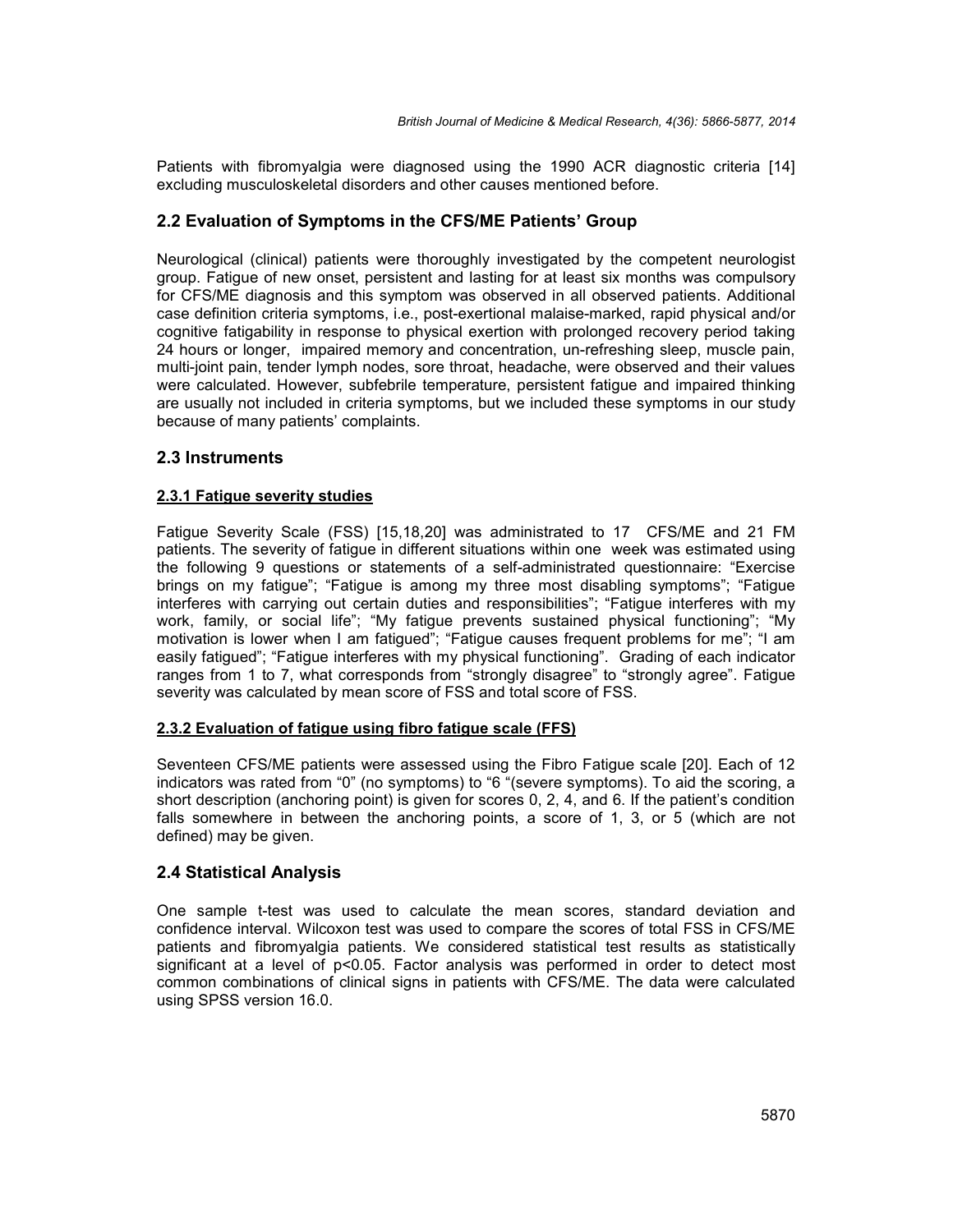## **3. RESULTS**

#### **3.1 Impact of CFS/ME Case Definition Criteria Symptoms**

The most common clinical sign in CFS/ME patients besides fatigue was un-refreshing sleep observed in 71 (68.9%) cases. 42 out of 50(48.5%) patients with muscle pain had moderate and 8-severe muscle pain. 45 out of 53(51.5%) patients suffering from joint pain had moderate and 8-severe joint pain. All clinical signs of patients with CFS/ME are shown in Table 1.

Factor analysis made 6 components out of 13 patients' symptoms. The results are shown in Table 2. The patients' symptoms after a strong cross-correlation were collected in a group factors. Factor analysis showed which symptom combinations were the most common in the group of CFS/ME patients. Higher ratio showed stronger association of symptoms within the component, negative ratio showed the lack of the symptom within component. In our study, a strong association within the component showed "Post-exertional malaise" and "Joint pain" symptoms. Slightly less associated "Impaired thinking", "Impaired memory" and "Subfebrile temperature" symptoms. The results are shown in Table 3.

| <b>Clinical features</b> | CFS/ME patients (n=103) | 95% CI        |
|--------------------------|-------------------------|---------------|
| Un-refreshing sleep      | 71(68.9%)               | 60.0-77.9     |
| Post-exertional malaise  | 66(64.1%)               | 54.8-73.4     |
| Headaches                | 66(64.1%)               | 54.8-73.4     |
| Tender lymph nodes       | 66(64.1%)               | 54.8-73.4     |
| Joint pain               | 53(51.5%)               | $41.8 - 61.2$ |
| Muscle pain              | 50(48.5%)               | $38.8 - 58.2$ |
| Sore throat              | 50(48.5%)               | $38.8 - 58.2$ |
| Subfebrile temperature   | 34(33.0%)               | $23.9 - 42.1$ |
| Persistent fatigue       | $32(31.1\%)$            | $22.1 - 40.0$ |
| Muscle weakness          | 41(39.8%)               | $30.4 - 49.3$ |
| Impaired thinking        | 18(17.5%)               | $10.1 - 24.8$ |
| Impaired concentration   | 16(15.5%)               | $8.5 - 22.5$  |
| Impaired memory          | 13(12.6%)               | $6.2 - 19.0$  |

#### **Table 1. Clinical signs of CFS/ME patients**

#### **Table 2. Total variance explained**

| Component | Initial eigenvalues |                         |              | <b>Rotation sums of squared loadings</b> |               |              |
|-----------|---------------------|-------------------------|--------------|------------------------------------------|---------------|--------------|
|           | Total               | % of<br><b>Variance</b> | Cumulative % | <b>Total</b>                             | % of Variance | Cumulative % |
|           | 1.923               | 14.791                  | 14.791       | 1.633                                    | 12.560        | 12.560       |
| 2         | 1.591               | 12.237                  | 27.028       | 1.613                                    | 12.405        | 24.965       |
| 3         | 1.499               | 11.532                  | 38.561       | 1.517                                    | 11.668        | 36.633       |
| 4         | 1.299               | 9.995                   | 48.556       | 1.441                                    | 11.082        | 47.714       |
| 5         | 1.234               | 9.491                   | 58.046       | 1.195                                    | 9.190         | 56.904       |
| 6         | 1.017               | 7.822                   | 65.868       | 1.165                                    | 8.964         | 65.868       |
|           | 0.953               | 7.333                   | 73.202       |                                          |               |              |
| 8         | 0.839               | 6.454                   | 79.656       |                                          |               |              |
| 9         | 0.761               | 5.852                   | 85.508       |                                          |               |              |
| 10        | 0.696               | 5.357                   | 90.865       |                                          |               |              |
| 11        | 0.638               | 4.905                   | 95.770       |                                          |               |              |
| 12        | 0.529               | 4.069                   | 99.839       |                                          |               |              |
| 13        | 0.021               | 0.161                   | 100.000      |                                          |               |              |

*Extraction Method: Factor analysis. Component 1: Impaired memory, Persistent fatigue, Subfebrile temperature; Component 2: Muscle weakness, Muscle pain, Impaired concentration; Component 3: Un-refreshing sleep, Impaired thinking, Headaches; Component 4: Joint pain, Sore throat; Component 5: Tender lymph nodes; Component 6: Post-exertional malaise.*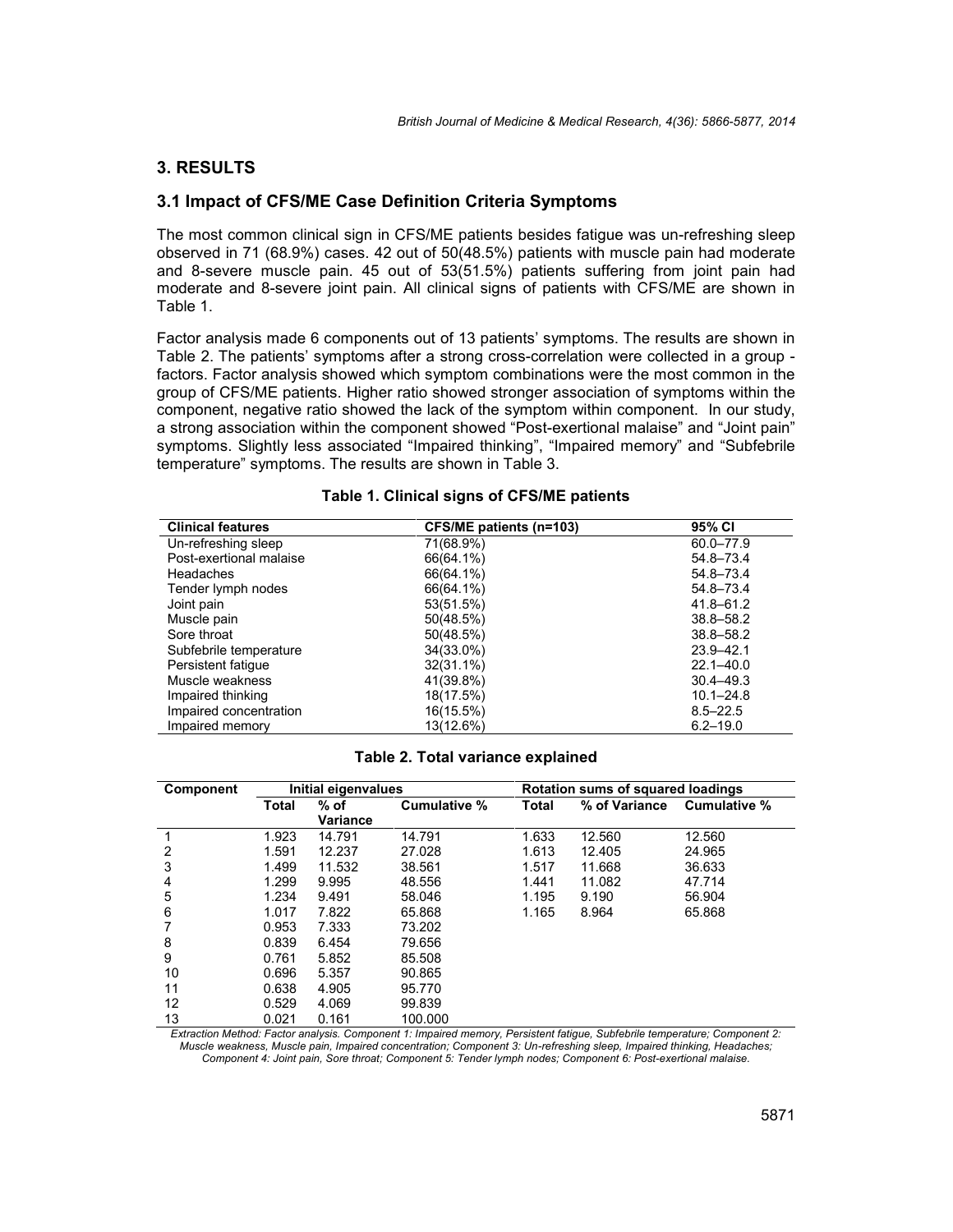| Component      | <b>Symptoms</b>            | Component |                |          |          |          |          |
|----------------|----------------------------|-----------|----------------|----------|----------|----------|----------|
|                |                            | 1         | $\overline{2}$ | 3        | 4        | 5        | 6        |
| 1              | Impaired                   | 0.671     |                |          |          |          |          |
|                | memory                     |           |                |          |          |          |          |
|                | Persistent                 | $-0.657$  |                |          |          |          |          |
|                | fatigue                    |           |                |          |          |          |          |
|                | Subfebrile                 | 0.612     |                |          |          |          |          |
|                | temperature                |           |                |          |          |          |          |
| $\overline{2}$ | <b>Muscle</b>              |           | $-0.814$       |          |          |          |          |
|                | weakness                   |           |                |          |          |          |          |
|                | Muscle pain                | 0.472     | 0.557          |          |          |          |          |
|                | Impaired                   |           | 0.530          |          |          | 0.492    |          |
|                | concentration              |           |                |          |          |          |          |
| 3              | Un-refreshing              |           |                | $-0.787$ |          |          |          |
|                | sleep                      |           |                |          |          |          |          |
|                | Impaired                   |           |                | 0.675    |          |          |          |
|                | thinking                   |           |                |          |          |          |          |
|                | Headaches                  |           | 0.406          | 0.535    |          |          | $-0.494$ |
| 4              | Joint pain                 |           |                |          | 0.806    |          |          |
|                | Sore throat                |           |                |          | $-0.759$ |          |          |
| 5              | Tender lymph               |           |                |          |          | $-0.905$ |          |
|                | nodes                      |           |                |          |          |          |          |
| 6              | Post-exertional<br>malaise |           |                |          |          |          | 0.850    |

**Table 3. Rotated component matrix (a) of CFS/ME patient's symptoms**

*Rotation Method: Varimax with Kaiser Normalization. a Rotation converged in 8 iterations.*

# **3.2 The Assessment of Severity of Fatigue in CFS/ME and FM Patients Using Fatigue Severity Scale**

The mean score of fatigue severity scale in patients with CFS/ME was 6.65±0.256. The highest mean scores –6.94±0.243 were observed within statements–"Exercise brings on my fatigue" and "Fatigue is among my three most disabling symptoms". The results are shown in Table 4.

We compared the total score of FSS in CFS/ME patients and fibromyalgia patients. The total score of FSS in CFS/ME patients was 59.94±2.045 while the mean score of FSS in fibromyalgia patients was 53.62±8.880. The difference was statistically significant, p=0.008. Results are shown in Fig. 1.

## **3.3 The Evaluation of Fatigue Severity in CFS/ME Patients Using Fibro Fatigue Scale (FFS)**

Seventeen CFS/ME patients were analyzed using the Fibro Fatigue scale. Out of 12 indicators–fatigue was measured as the most severe symptom with mean result– 5.76±0.664. None of the patients suffered from irritable bowel disease. The results are shown in Table 5.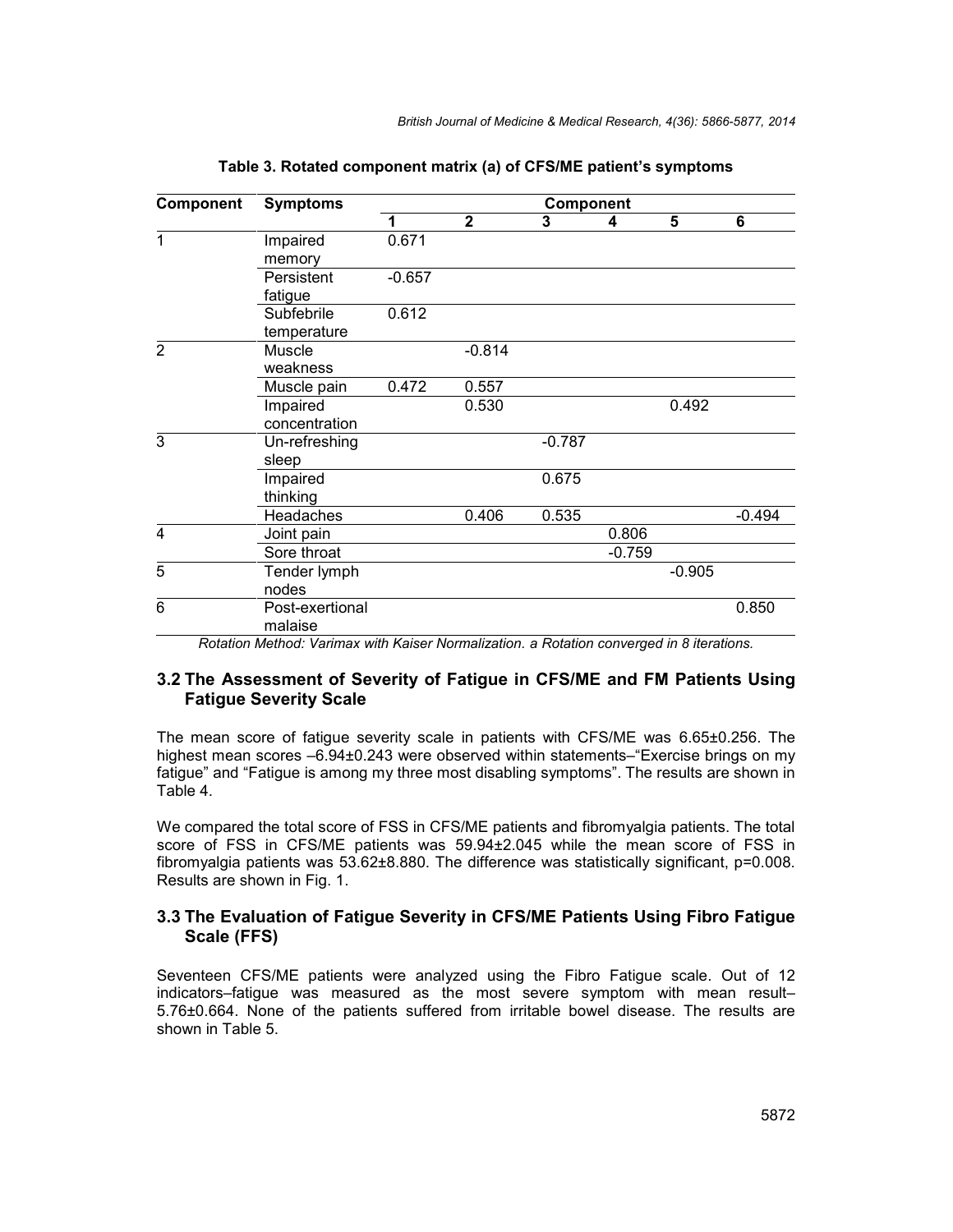

**Fig. 1. Comparison of total fatigue severity scores between CFS/ME and fibromyalgia patients**

| Table 4. The mean scores of fatigue severity scale in patients CFS/ME |  |
|-----------------------------------------------------------------------|--|
|-----------------------------------------------------------------------|--|

| <b>Fatigue severity scale</b>                                               | <b>Mean score±SD</b> | 95% CI        |
|-----------------------------------------------------------------------------|----------------------|---------------|
| Exercise brings on my fatigue                                               | $6.94 \pm 0.243$     | $6.82 - 7.07$ |
| Fatigue is among my three most disabling symptoms                           | $6.94 \pm 0.243$     | $6.82 - 7.07$ |
| Fatigue interferes with carrying out certain duties and<br>responsibilities | $6.88 \pm 0.332$     | $6.71 - 7.05$ |
| Fatigue interferes with my work, family, or social life                     | $6.82 \pm 0.393$     | $6.62 - 7.03$ |
| My fatigue prevents sustained physical functioning                          | $6.71 \pm 0.470$     | $6.46 - 6.95$ |
| My motivation is lower when I am fatigued                                   | $6.59 \pm 0.712$     | $6.22 - 6.95$ |
| Fatigue causes frequent problems for me                                     | $6.35 \pm 0.606$     | $6.04 - 6.66$ |
| I am easily fatigued                                                        | $6.35 \pm 0.493$     | $6.10 - 6.61$ |
| Fatigue interferes with my physical functioning                             | $6.35 \pm 0.493$     | $6.10 - 6.61$ |
| <b>Total FSS</b>                                                            | 59.94±2.045          | 58.89-60.99   |
| Mean fatigue score                                                          | $6.65 \pm 0.256$     | $6.46 - 6.85$ |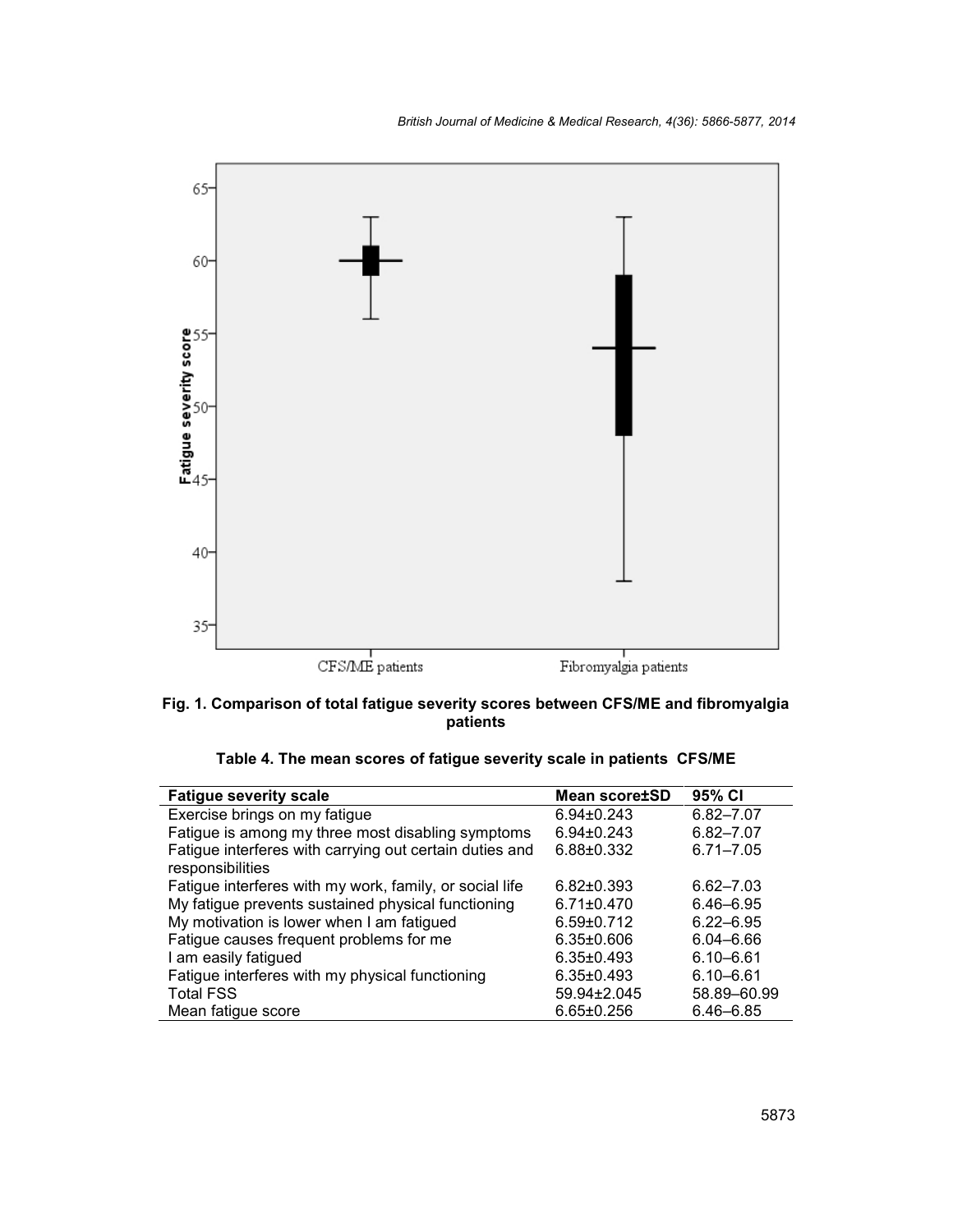| Fibro fatigue scale items          | <b>Mean score±SD</b>     | 95% CI                   |
|------------------------------------|--------------------------|--------------------------|
| Fatigue                            | 5.76±0.664               | $5.42 - 6.11$            |
| <b>Sadness</b>                     | $3.71 \pm 1.993$         | 2.68-4.73                |
| Aches and pain                     | $3.47 \pm 1.546$         | 2.68-4.27                |
| Headache                           | $3.41 \pm 1.734$         | $2.52 - 4.30$            |
| Sleep disturbances                 | $3.29 \pm 1.649$         | $2.45 - 4.14$            |
| Muscular tension                   | $3.12 \pm 1.269$         | $2.47 - 3.77$            |
| Subjective experience of infection | $2.76 \pm 1.147$         | $2.17 - 3.35$            |
| Concentration difficulties         | $2.41 \pm 1.372$         | $1.71 - 3.12$            |
| <b>Irritability</b>                | $2.18 \pm 1.468$         | $1.42 - 2.93$            |
| Failing memory                     | $2.12 \pm 1.166$         | $1.52 - 2.72$            |
| Autonomic disturbances             | 2.06±1.478               | $1.30 - 2.82$            |
| Irritable bowel                    | $\overline{\phantom{0}}$ | $\overline{\phantom{0}}$ |
| <b>Total FFS</b>                   | 34.29±6.283              | 31.06-37.52              |

| Table 5. The mean results and standard deviation of fibro fatigue scale items in |  |
|----------------------------------------------------------------------------------|--|
| patients CFS/ME                                                                  |  |

#### **4. DISCUSSION**

CFS/ME still remains a challenge for health care professionals. There have been a lot of discussions about the possible etiologic factor, case definition and even existence of CFS/ME [4]. Previous studies in Latvia have analyzed human herpes virus 6 (HHV-6), also analyzed by Ablashi et al. [21], and HHV-7 [22], parvovirus B19 activation in CFS/ME, but there have been no studies analyzing fatigue severity or impact of CFS/ME case definition criteria symptoms.

Diagnosis of CFS/ME is based on diagnostic criteria due to lack of specific biomarkers. Symptoms, however nonspecific, should be obtained to make the diagnosis. The most common clinical sign in our CFS/ME patients other than fatigue was un-refreshing sleep established in 71 (68.9%) patients. According to scientific publications, sleep disorders are the most commonly overlooked diagnoses in CFS/ME patients. The sleep apnea has been discovered using polysomnography in some of the patients with CFS/ME. Previous studies have shown variable results of polysomnography findings in comparison with healthy controls. Some of the studies suggest that patients with CFS/ME might have characteristic findings in polysomnography, but some don't. This actually could explain why the CFS/ME patients usually feel sleepier and more fatigued than healthy people [23,11].

FSS is one of the most often used measurement scales to assess the severity of fatigue [18]. The higher mean score of FSS indicates more severe fatigue. Mean scores of healthy adults have been reported as 2.3±0.7 in Krupp et al. [15-17] and Neuberger studies, higher in Valko et al. [18] study–3.00±1.08. Mean score of our CFS/ME patients' FSS was 6.65±0.256 (SD) confirming severe fatigue. Although fibromyalgia and CFS/ME share a lot of similar symptoms including fatigue, the results confirmed that fatigue was more severe in CFS/ME patients; the total score of FSS was 59.94±2.045. Diagnostic criteria suggest that most important clinical sign within FM patients is pain [13] while fatigue and post-exertional malaise are more characteristic in CFS/ME cases [24]. Interesting, that none of the patients in this study suffered from irritable bowel disease.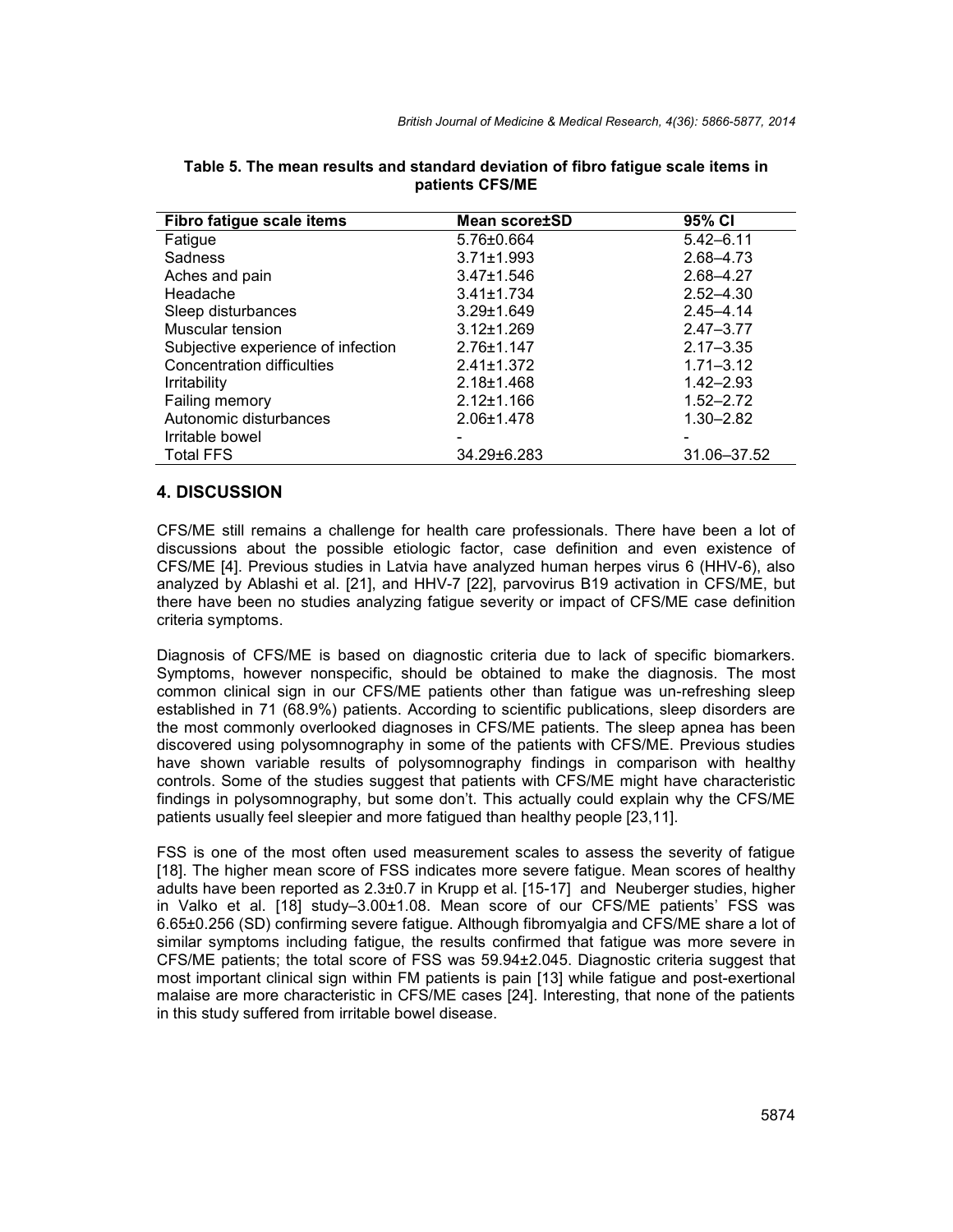The FFS confirmed the influence of fatigue in CFS/ME patients' everyday occurrence. According to FFS, fatigue was the most severe indicator in CFS/ME patients with means score 5.76±0.664 (SD). Due to the overlap of symptoms, the scale has been developed to assess the severity of symptoms within CFS/ME, FM patients and change after the treatment [19].

The limitation of this study was the lack of control group in order to compare FSS to healthy adults. The other limitation was the lack of a chance to use the FFS in FM patients, to measure the clinical outcome after the treatment. We also didn't have a chance to perform polysomnography for all patients.

# **5. CONCLUSION**

Most part of the CFS/ME patients suffered from un-refreshing sleep which might lead to more severe fatigue and increase the intensity of other symptoms. Factor analysis showed that some of the symptom combinations might be more common.

CFS/ME patients had higher total FSS rates than FM patients which shows that fatigue in patients with CFS/ME is more intense, affecting their daily activities. The mean score of fatigue severity scale in patients with CFS/ME was 6.65±0.256. The highest mean scores – 6.94±0.243 were observed within statements–"Exercise brings on my fatigue" and "Fatigue is among my three most disabling symptoms".

# **CONSENT**

All authors declare that 'written informed consent was obtained from the patient for publication of this case report and accompanying images.

# **ETHICAL APPROVAL**

All authors hereby declare that all experiments have been examined and approved by the appropriate ethics committee and have therefore been performed in accordance with the ethical standards laid down in the 1964 Declaration of Helsinki.

# **COMPETING INTERESTS**

Authors have declared that no competing interests exist.

# **REFERENCES**

- 1. Chaudhuri A, Behan PO. Fatigue in neurological disorders. Lancet. 2004;363:978-88.
- 2. Gencay-Can A, Suleyman Can S. Validation of the Turkish version of the fatigue severity scale in patients with fibromyalgia. Rheumatology International. 2012;32:27- 31.
- 3. Hossain JL, Ahmad P, Reinish LW, Kayumov L, Hossain NK, Shapiro CM. Subjective fatigue and subjective sleepiness: two independent consequences of sleep disorders? J Sleep Res. 2005;14:245-53.
- 4. Prins JB, Meer JW, Bleijenberg MG. Chronic fatigue syndrome. The Lancet. 2006;367:346–355.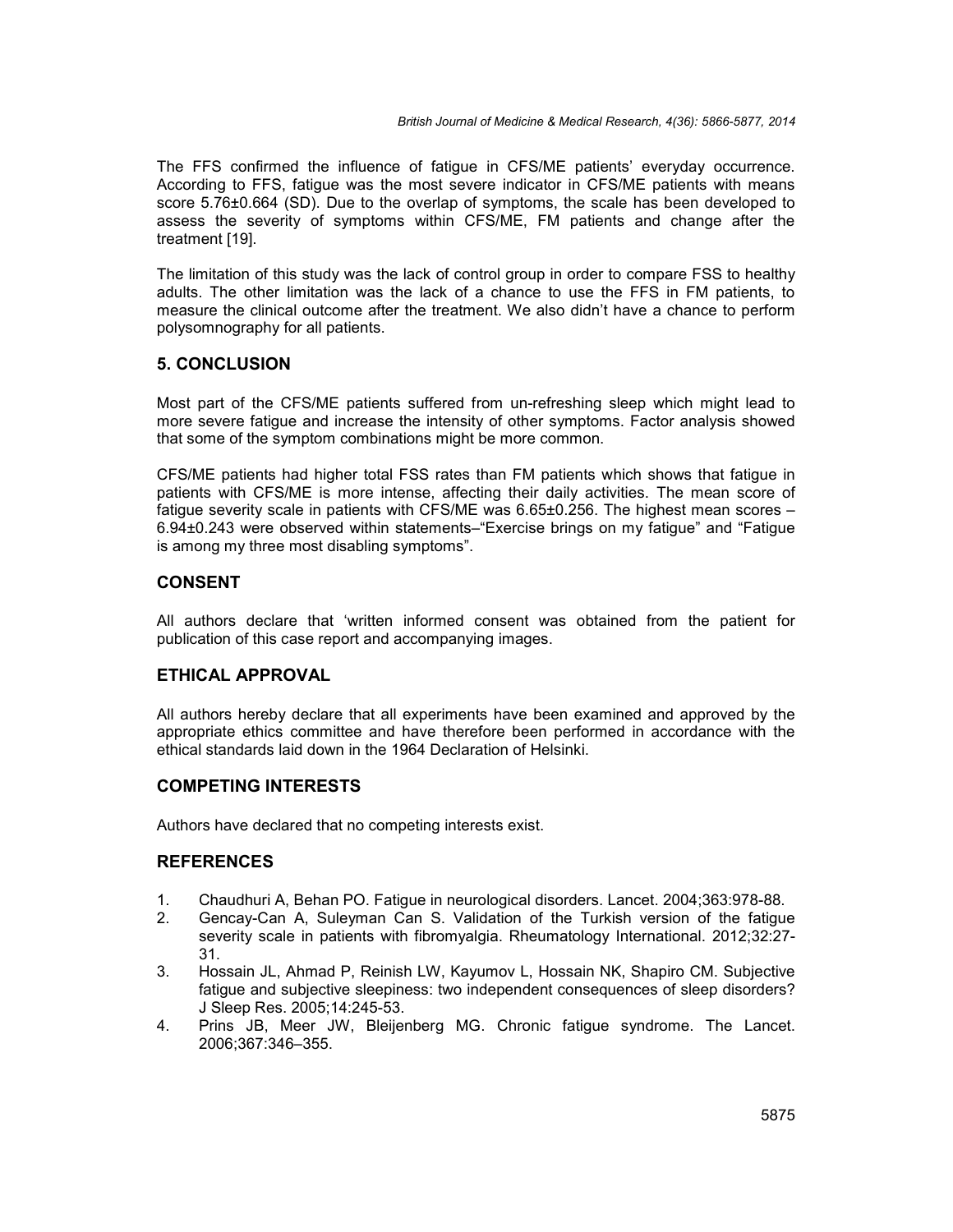- 5. WHO International Classification of diseases ICD-10-CM Codes . [Cited 2012 Sep 15] Available form: http://www.icd10data.com/ICD10CM/Codes.
- 6. Fukuda K, Straus SE, Hickie I, Sharpe MC, Dobbins JG, Komaroff A. The chronic fatigue syndrome: A comprehensive approach to its definition and study, International Chronic Fatigue Syndrome Study Group. Annals of Internal Medicine. 1994;12:953- 959.
- 7. Chronic fatigue syndrome/myalgic encephalomyelitis (or encephalopathy): Diagnosis and management of CFS/ME in adults and children. NICE clinical guideline 53, August 2007.

Available form: http://www.nice.org.uk/nicemedia/live/11824/36193/36193.pdf.

- 8. Carruthers BM, Sande MI, Meirleir KL, Klimas NG, Broderick G, Mitchell T, et al. Myalgic encephalomyelitis: International Consensus Criteria. Journal of Internal Medicine. 2011;270:327-338.
- 9. Jason LA, Richman JA, Rademaker AW, Jordan KM, Plioplys AV, Taylor RR, et al. A community-based study of Chronic Fatigue Syndrome. Arch Intern Med. 1999;159: 2129-2137.
- 10. Centers of Disease Control and Prevention. Chronic Fatigue Syndrome [Cited 2012 Sep 15].

Available from: http://www.cdc.gov/cfs/general/case\_definition/index.html.

- 11. Afari N, Buchwald D. Chronic fatigue syndrome: A review. Am J Psychiatry. 2003;160:221-236.
- 12. McKay PG, Duffy T, Martin CR. Are chronic fatigue syndrome and fibromyalgia the same? Implications for the provision of appropriate mental health intervention. Journal of Psychiatric and Mental Health Nursing. 2009;16:884–894.
- 13. Humphrey L, Arbuckle R, Mease F, Williams D, Samsoe B, Gilbert C. Fatigue in fibromyalgia: A conceptual model informed by patient interviews. BMC Musculoskelet Disord. 2010;11:216.
- 14. Wolfe F, Smythe HA, Yunus MB, Bennett RM, Bombardier C, Goldenberg DL, et al. The American College of Rheumatology 1990 Criteria for the Classification of Fibromyalgia. Report of the Multicenter Criteria Committee. Arthritis Rheum. 1990;33(2):160-72.
- 15. Krupp LB, LaRocca NG, Muir-Nash J, Steinberg AD. The fatigue severity scale. Application to patients with multiple sclerosis and systemic lupus erythematosus. Arch Neurol. 1989;46(10):1121-3.
- 16. Leonard AJ, Meredyth E, Brown M, Porter N, Brown A, Hunnell J et al. Fatigue scales and chronic fatigue syndrome: Issues of sensitivity and specificity. Disability Studies Quarterly. 2011;31(1):375.
- 17. Neuberger GB. Measures of fatigue: The fatigue questionnaire, fatigue severity scale, multidimensional assessment of fatigue scale, and short Form-36 vitality (Energy/Fatigue) subscale of the short form health survey. Arthritis & Rheumatism. 2003; 49:175–183.
- 18. Valko PO, Bassetti CL, Bloch KE, Held U, Baumann CR. Validation of the fatigue severity scale in a Swiss cohort. J Sleep Res. 2008;31(11):1601-7.
- 19. Zachrisson O, Regland B, Jahreskog M, Kron M, Gottfries CG. A rating scale for fibromyalgia and chronic fatigue syndrome (the Fibro Fatigue scale). Journal of Psychosomatic Research. 2002;52:501– 509.
- 20. Boomershine CS. A Comprehensive evaluation of standardized assessment tools in the diagnosis of fibromyalgia and in the assessment of fibromyalgia severity. Pain Research and Treatment. 2012;3:11-1.